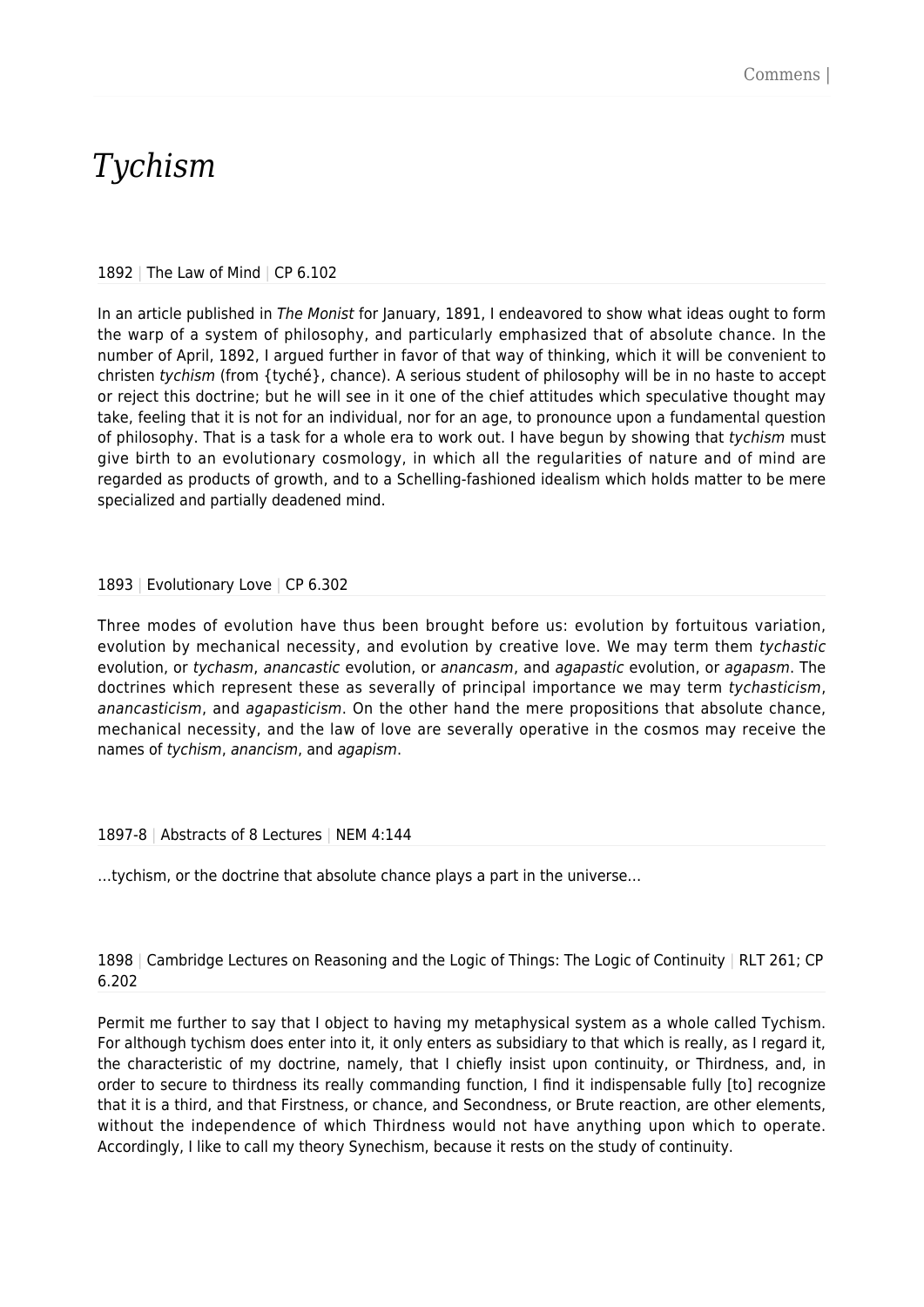1898 | Cambridge Lectures on Reasoning and the Logic of Things: The Logic of Continuity | RLT 260; CP 6.201

Let me here say one word about Tychism, or the doctrine that absolute chance is a factor of the universe. There is one class of objectors to it who are so impressed with what they have read in popular books about the triumphs of science that they really imagine that science has proved that the universe is regulated by law down to every detail. Such men are theologians, perhaps, or perhaps they have been brought up in surroundings where everything was so minutely regulated that they have come to believe that every tendency that exists at all in Nature must be carried to its furthest limit. Or, there is I know not what other explanation of their state of mind; but I do know one thing: they cannot be real students of physical science - they cannot be *chemists*, for example. They are wrong in their logic. But there is another class of objectors for whom I have more respect. They are shocked at the atheism of Lucretius and his great master. They do not perceive that that which offends them is not the Firstness in the swerving atoms, because they themselves are just as much advocates of Firstness as the ancient Atomists were. But what they cannot accept is the attribution of this firstness to things perfectly dead and material. Now I am quite with them there. I think too that whatever is First is ipso facto sentient.

1904 | A Brief Intellectual Autobiography by Charles Sanders Peirce | Peirce, 1983, p. 68; MS [R] L107:12

In 1891-3, in the 'Monist' […], he outlined a hypothesis capable of being Subjected to inductive tests, which hypothesis, called tychism, was that the laws of nature, although real. are results of a process of evolution, and as such are not yet and never will be exactly fulfilled by the facts, which depart from the laws in the same way, although vastly less than, observations do.

This quote has been taken from Kenneth Laine Ketner's 1983 reconstruction of Peirce's 'Autobiography'

1906 | Introduction to Existential Graphs and an Improvement on the Gamma Graphs [R] | CP 4.584

It is that synthesis of tychism and of pragmatism for which I long ago proposed the name, Synechism.

1907 | The Fourth Curiosity | CP 6.322

… absolute chance – pure tychism …

### 1907 | Pragmatism | MS [R] 319:16

When law rigidly acts, the equations of dynamics show that the variety in the result is precisely the variety in the conditions, and no more. But just as all observations of the results, however nice they